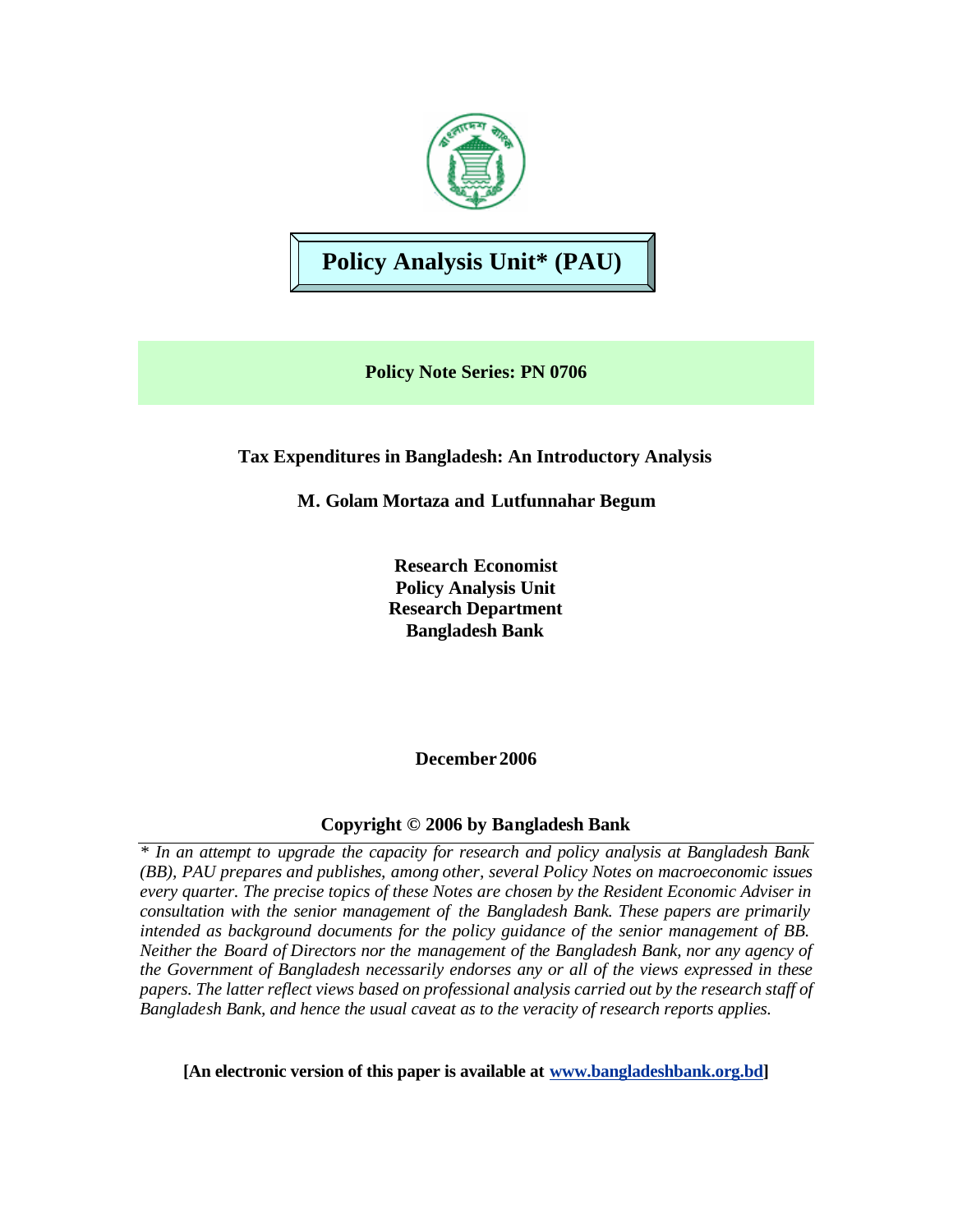#### **Tax Expenditures in Bangladesh: An Introductory Analysis**

#### **M. Golam Mortaza and Lutfunnahar Begum**♣

#### **December 2006**

#### **Abstract**

In recent years, analysis of tax expenditures has received much attention in the literature of public policy, particularly in the developing and transition economies. This policy note attempts to introduce the concept and size of tax expenditures in the context of Bangladesh with special references to experiences of India and Pakistan. It shows that the amount of tax expenditures in Bangladesh is 2.52 per cent of GDP in FY05, in which expenditures in the direct taxes and indirect taxes are 0.28 per cent and 2.24 per cent, respectively. The note identifies that tax expenditure accounting is necessary to establish an efficient and effective tax system as well as fiscal accountability and transparency in the country, since tax expenditures are viewed as part of government expenditures. Thus, a detailed assessment of tax expenditures including an appropriate definition and a methodology for measuring 'tax expenditures' is essential along with restructuring the existing tax expenditure measures in Bangladesh.

 $\overline{a}$ 

<sup>♣</sup> Research Economists, Policy Analysis Unit (PAU), Research Department, Bangladesh Bank. The authors would like to thank Prof. Syed M. Ahsan, Resident Economic Adviser at the Bangladesh Bank for his helpful comments and suggestions on earlier drafts of the Note. The views expressed in this paper, however, are of authors' own and do not necessarily represent the views of Bangladesh Bank.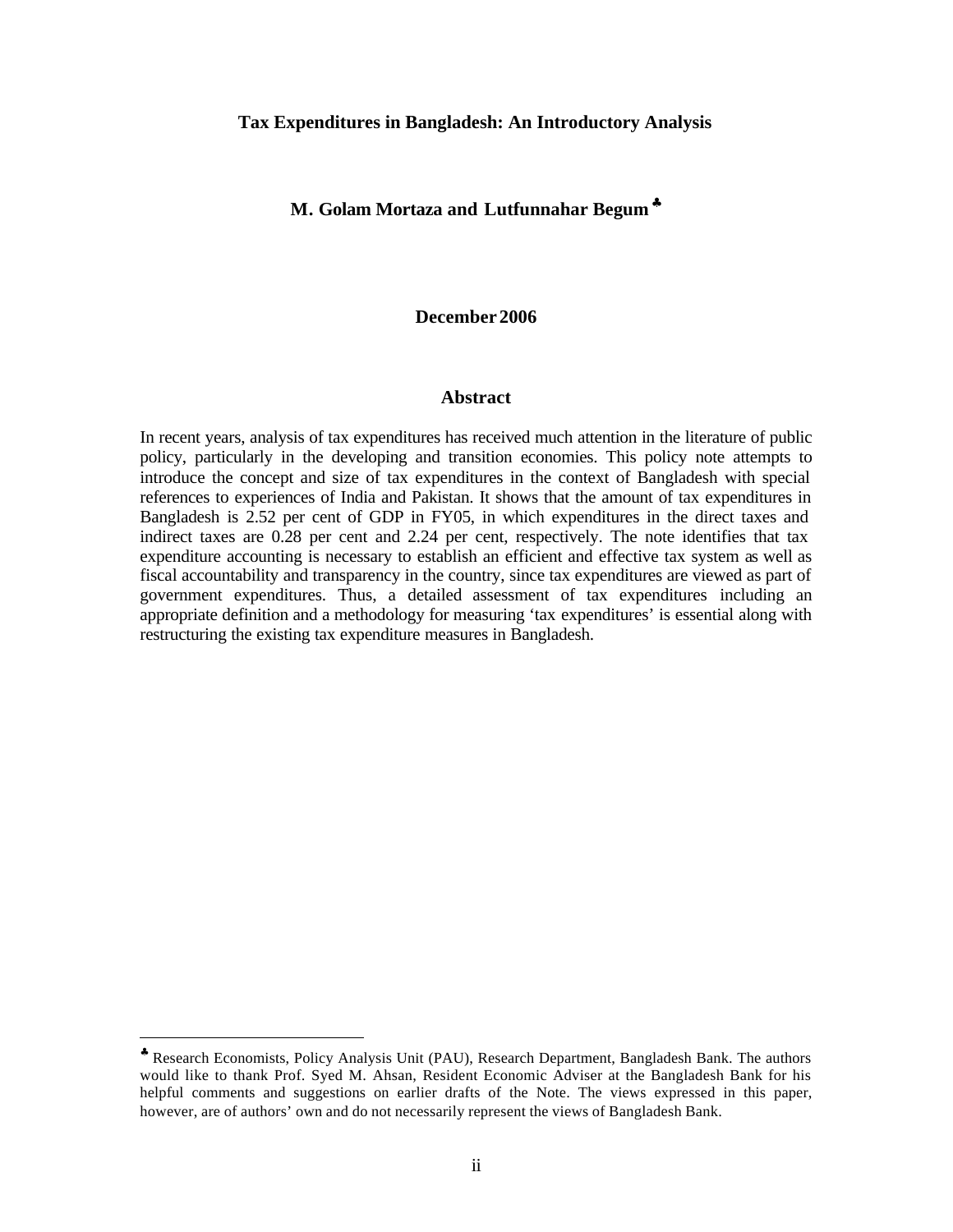#### **Tax Expenditures in Bangladesh: An Introductory Analysis**

#### **1. Introduction**

In recent years, the study of tax expenditures has gained increased importance in the literature of public policy, particularly in developing and transition economies. Such studies are primarily concerned with reduction in tax liabilities resulting from various tax preferences such as preferential tax rates, exemptions, deductions, rebates, deferrals, credits, etc. These measures are often used as part of an efficient tax policy in order to achieve certain fiscal/social objectives, e.g., generating revenue at socially efficient and equitable level that minimizes its disincentive effects on economic activities, reducing pressure on public sector borrowing and substituting direct government expenditures (Cavalcanti and Li, 2000; Tanzi and Zee, 2000). These incentives may also be viewed as subsidy payments or government spending towards preferred taxpayers channelled through the existing tax system, besides direct expenditures of the government. Thus, it is necessary for a government to analyse tax expenditure accounting on a regular basis for maintaining efficiency, accountability and fiscal transparency of the country.

Tax expenditure measures are tax provisions, liabilities or concessions that fall outside a benchmark tax system. Tax expenditures may take a variety of forms such as tax exemptions, deductions, exclusions, allowances, credits, deferrals, relief, etc (OECD, 1996 and WB, 2003). Tax holidays and tax free zones are also examples of tax expenditures subject to specific periods and geographical areas (Swift 2006). Technically, tax expenditures may be defined as the gap between potential tax revenue, which does not contain tax provisions, and net tax revenue or tax revenue received. However, application of the definitions of tax expenditures differs among countries.

The establishment of an efficient and effective tax system by giving special attention to tax preferences plays an important role for a developing economy like Bangladesh, which faces constraints to requisite revenue generation due to lower domestic tax bases and increased integration with the world economy. The analysis of tax expenditure accounting is necessary broadly from two perspectives: first, it gives an indication about potential areas for further revenue generation; and second, it gives additional information about actual budget expenditures of the government that is not reflected in spending programme of the budget documents. This policy note attempts to analyze the concept and size of tax expenditures in the context of Bangladesh with special references to India and Pakistan for  $FY05$ .<sup>1</sup> It also finds the necessity to re-examine a few existing tax expenditure measures in Bangladesh.

#### **2. Existing Tax Expenditure Measures in Bangladesh<sup>2</sup>**

The tax system of Bangladesh includes several tax expenditure measures under the broad headings of direct taxes and indirect taxes. These provisions, introduced with the enactment of the tax law, have been subject to changes from time to time. The major policy objectives behind the tax expenditure measures in Bangladesh are to accelerate the process of industrialization, to attract foreign currency through increasing exports and foreign direct investment (FDI) and to ensure social security and welfare of low and modest income groups. Tax expenditure measures

 1 Due to data unavailability, this note considers tax expenditures in Bangladesh only for FY05.

 $2$  This section is written with the help of various tax expenditure documents collected from the National Board of Revenue (NBR).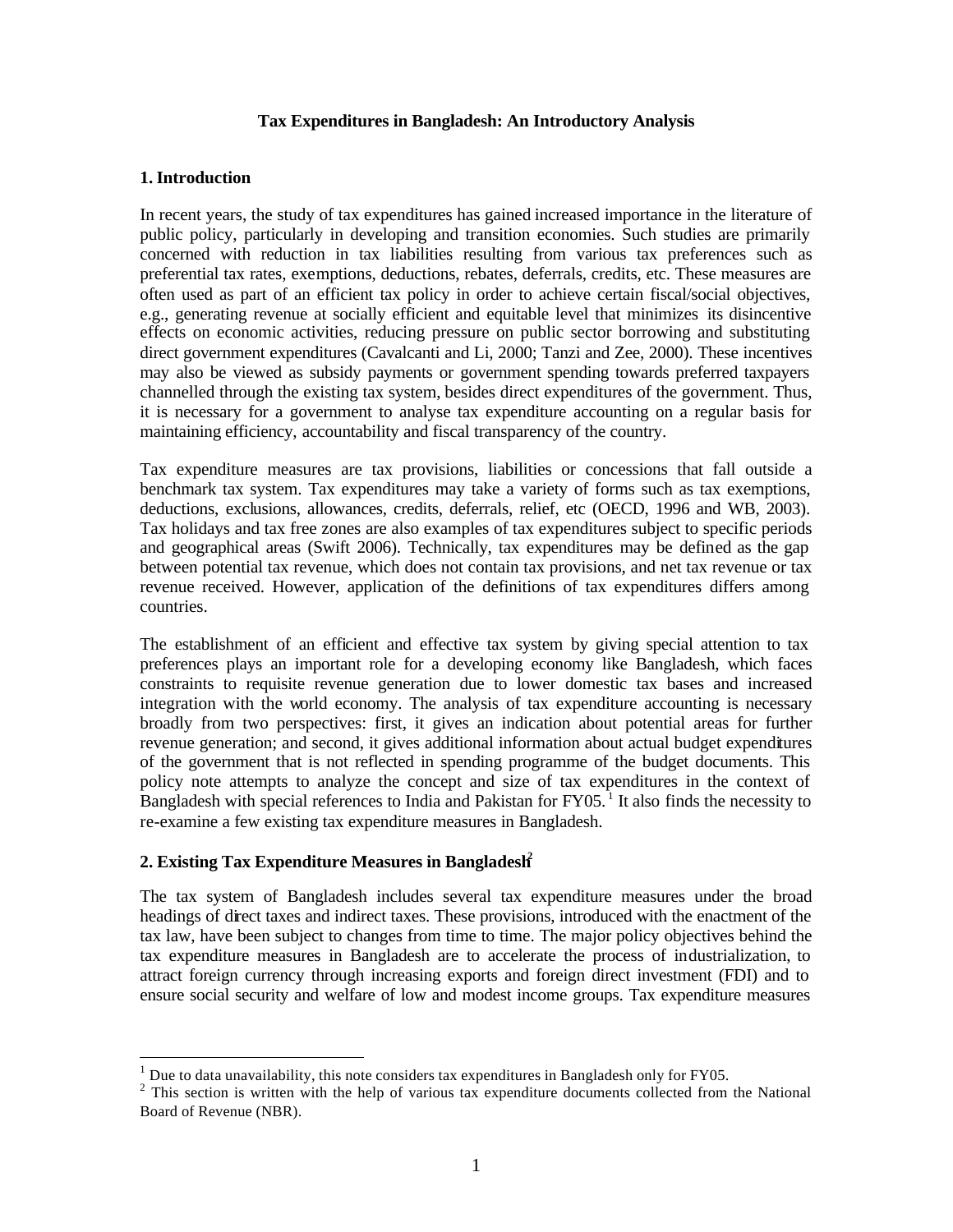exist in sectors such as Public Services, Agriculture, Labour and Employment Affairs, Transport and Communication and Social Security and Welfare, etc.

## *2.1 Tax Expenditure Measures under Direct Taxes<sup>3</sup>*

Various tax expenditure measures exist for corporate and personal income taxpayers under the existing income tax law. These are summarized below.

## *2.1.1 Corporate Income Tax*

Tax holiday facility is allowed to newly set-up industrial undertakings, physical infrastructure facilities and tourism industry subject to certain specified conditions in order to promote industrialization and employment generation. Exemptions and deductions are applicable to incomes from firms in Export Processing Zone (EPZ), 50 per cent of income for export earnings, power generation companies, computer software businesses, agriculture-related industry, micro credit for NGOs, local government, welfare activities, etc. In particular, concessionary rate is allowed at the rate 20 per cent for those who do not enjoy tax holiday or accelerated depreciation, 15 per cent for textile and jute industries and 25 per cent for local authority, etc. Accelerated depreciation is allowed at the rate 100 per cent for new firms.

#### *2.1.2 Personal Income Tax*

Exemptions and deductions are admissible to individual incomes from agriculture-related activities, income of foreign technicians in EPZs, remuneration of diplomats and foreign employees of an embassy, income of an indigenous person of Hill Tracts region as individuals, income from specified savings instruments, etc. In addition, 15 per cent tax rebate is allowed on investment in provident fund, Deposit Pension Scheme (DPS), insurance, shares, bonds, etc.

## *2.2 Tax Expenditure Measures in Indirect Taxes<sup>4</sup>*

Under the various acts of indirect taxes, exemptions and deductions are given in the area of customs duty, supplementary duty and Value-Added Tax (VAT).

#### *2.2.1 Customs and Supplementary Duty*

Exemptions are granted to local industrial units of a few specific sectors, viz. EPZ enterprises, power generation companies, poultry and dairy farms, etc. Concessionary rates are applicable to agro-processing, textile and leather industry, educational institutions, hospitals, privileged persons, etc. Incentives are also given to those sectors, which are complying with the international and bilateral agreements and conventions.

#### *2.2.2 Value–Added Tax*

 $\overline{a}$ 

Goods and services exempted from VAT include food and agricultural products, animal products, poultry sector, agriculture inputs, basic services for living, social welfare services, culture related services, finance and financial activities related services, transport services, personal services, etc.

#### **3. Experiences from Neighbouring Countries**

Since the structure of economies in all South Asian countries is similar, goals for various tax preferences in such economies do not vary greatly. In these countries, tax preferences are given in order to promote savings by individuals, to encourage investment by the private enterprises (both local and foreign investors) and to facilitate various infrastructure and social development. This

<sup>&</sup>lt;sup>3</sup> The Income Tax Ordinance, 1984 and different Statutory Rules and Orders (SROs) issued on its behalf make provisions for a number of tax expenditure measures.<br><sup>4</sup> Tax expenditure measures under indirect taxes are provided by the Customs Act, 1969, in the First and

Second Schedule of the Value Added Tax Act, 1991 and different SROs.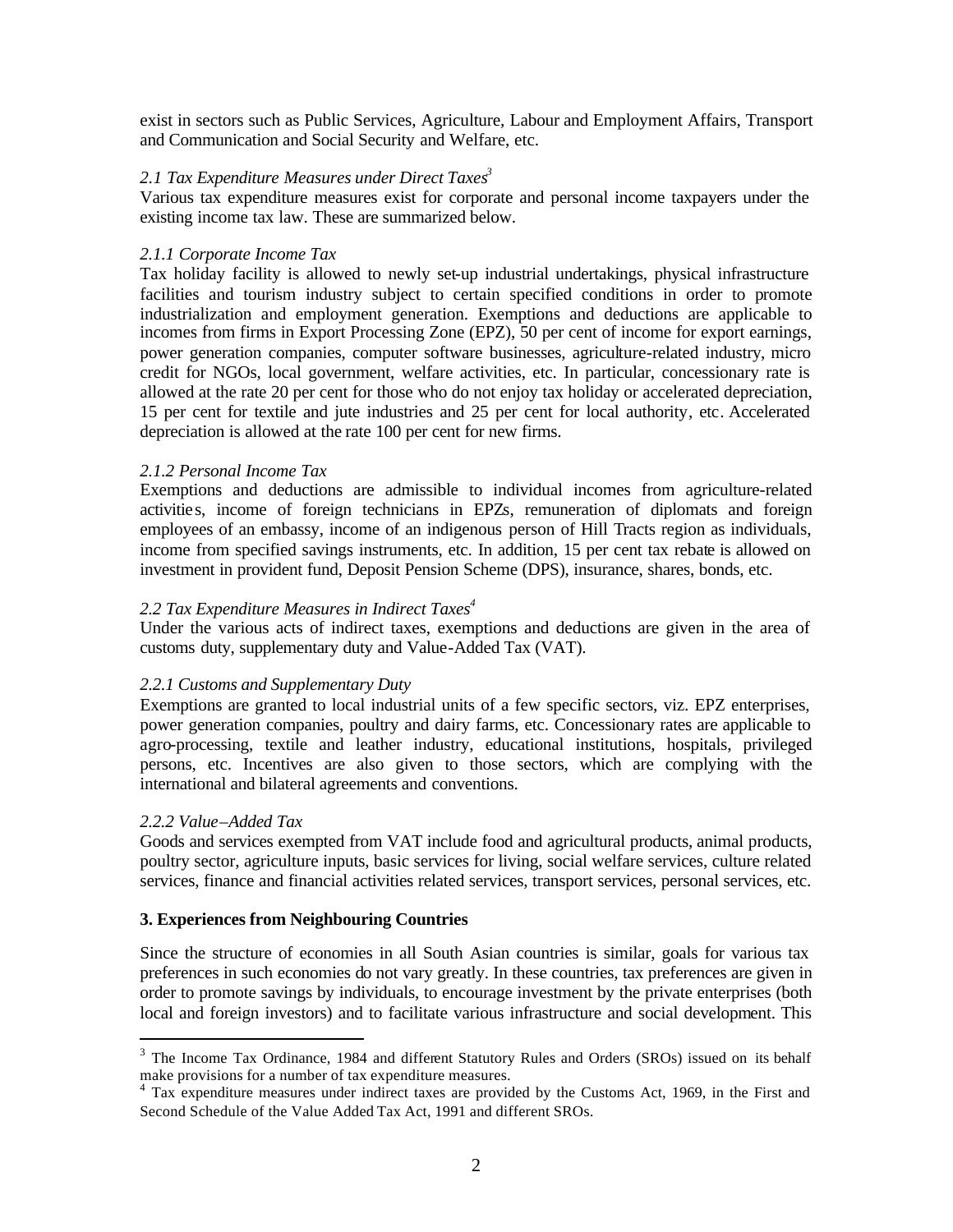policy note considers various tax preferences in FY05 that have been applied in India and Pakistan.<sup>5</sup>

#### *3.1 Direct taxes*

Under the existing laws, exemptions and deductions in India and Pakistan in the corporate sector are mainly pertaining to profits derived from development of infrastructure facilities, Special Economic Zones (SEZs), development of scientific research, religious and welfare activities, etc. Incentives and deductions for individual taxpayers are mainly related to income of senior citizens, investment in specified savings instruments, interest income on securities and deposit with banks, profits of cooperative societies, primary agricultural credit societies, etc.

The total cost of exemptions in direct taxes for FY05 amounts to PKR 4.6 billion in Pakistan and INR 710.7 billion in India, respectively, as shown in Table 1. In India, more than 80 per cent of the total estimated direct tax expenditures comes from the corporate income taxes in FY05.

| Tuble 1. Tux Expenditures in India and I akistan, I Too |                    |             |        |                   |             |          |
|---------------------------------------------------------|--------------------|-------------|--------|-------------------|-------------|----------|
| Types of Tax                                            | Cost of Exemptions |             |        |                   |             |          |
|                                                         | Pakistan           |             |        | India             |             |          |
|                                                         | PKR in             | As % of     | As %   | INR               | As % of     | As %     |
|                                                         | billion            | tax revenue | of GDP | <i>in billion</i> | tax revenue | of GDP   |
| <b>Direct Taxes</b>                                     | 4.60               | 0.78        | 0.070  | 710.7             | 23.23       | 2.012    |
| Corporate income tax                                    |                    |             |        | 578.5             | 18.91       | 1.638    |
| Personal income tax                                     |                    |             |        | 116.9             | 3.82        | 0.331    |
| Co-operative sector related                             |                    |             |        | 15.3              | 0.50        | 0.043    |
| <b>Indirect Taxes</b>                                   | 20.27              | 3.44        | 0.311  | 875.8             | 28.62       | 2.48     |
| Sales tax                                               | 7.85               | 1.33        | 0.120  |                   |             |          |
| Customs duties                                          | 12.40              | 2.11        | 0.190  | 925.6             | 30.25       | 2.621    |
| Excise duty                                             | 0.02               | 0.003       | 0.001  | 304.5             | 9.95        | 0.862    |
| - Export credit related                                 |                    |             |        | $-354.3$          | $-11.58$    | $-1.003$ |
| Total                                                   | 24.87              | 4.23        | 0.381  | 1586.6            | 51.85       | 4.492    |

## *Table 1: Tax Expenditures in India and Pakistan, FY05*

Source: "Annex – 12," India Budget Summary, FY07 and

"Annexure – 2," Pakistan Economic Survey, FY06

#### *3.2 Indirect taxes*

Preferences in customs duties arise mostly due to various national and international contractual obligations for trade liberalization. Major exemptions and concessions are applicable to smallscale industry, fertilizers, agricultural produce, pharmaceutical products, information technology related items, construction materials, import by the manufacturing industry, tourism-related projects, imports of energy sector products, exploration and production companies.

The total cost of exemptions in indirect taxes is INR 875.8 billion in India for FY05. Expenditures in customs duty amount to INR 925.6 billion, which is scaled down by the amount of INR 354.3 billion as being export credit related. Excise duty expenditures amount to INR 304.5 billion. On the other hand, in Pakistan, the total cost of exemptions in indirect taxes is PKR 20.27 billion in FY05, in which a major part is contained by expenditures in customs duties (PKR 12.4 billion), followed by exemptions in sales tax (PKR 7.85 billion). Thus, a total of PKR 24.87 billion and INR 1586.6 billion tax expenditures are estimated in Pakistan and India in FY05, respectively. The size of tax expenditures as a share of GDP and as per cent of total revenue earnings varies dramatically between these two countries. The size of tax expenditures in FY05 is

<sup>&</sup>lt;sup>5</sup><br><sup>5</sup> Due to data unavailability for state or provincial governments, this note considers only tax expenditures of the Central Government in India and the Federal Government in Pakistan.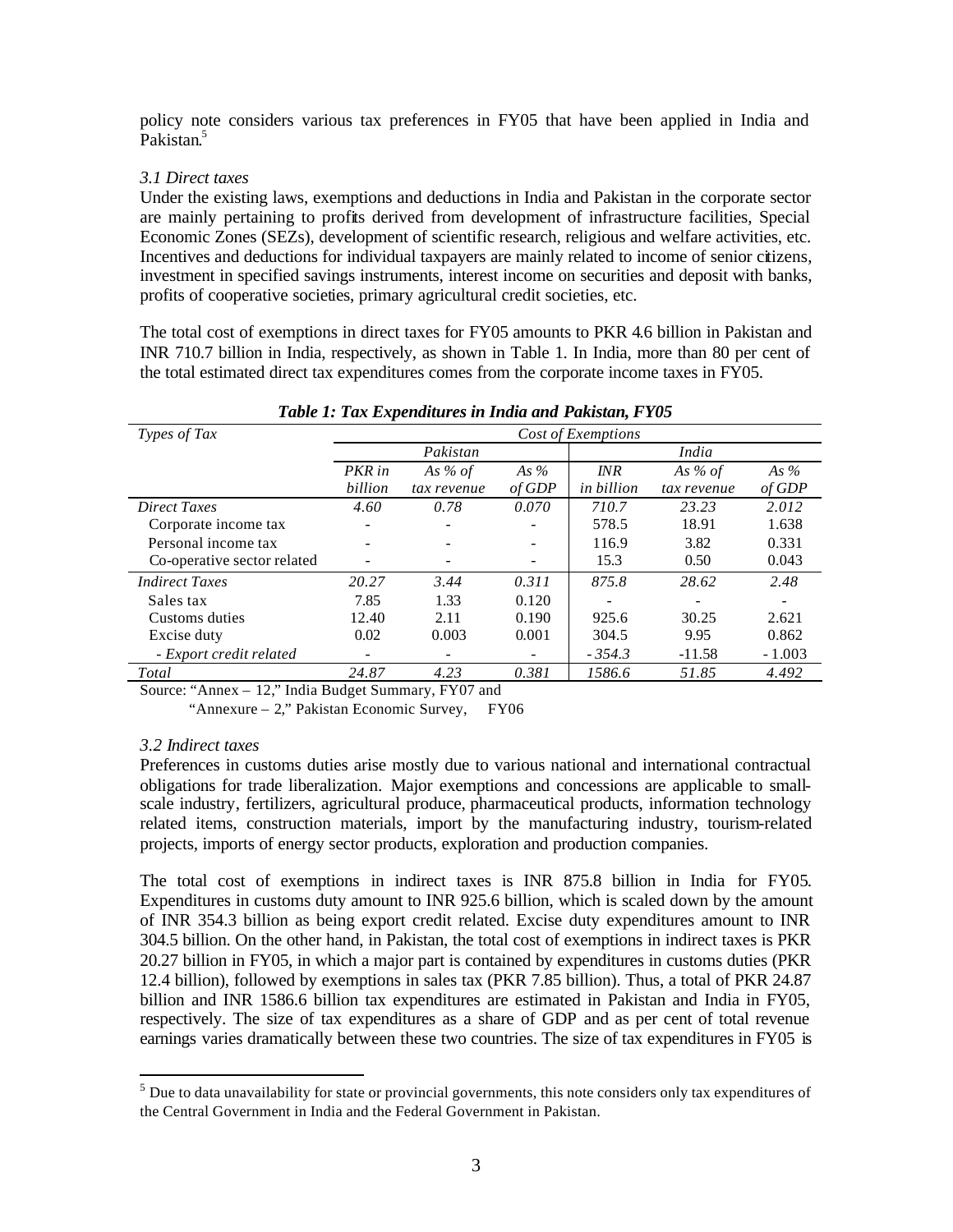0.38 per cent of GDP in Pakistan, and 4.49 per cent of GDP in India. Besides, total expenditures in direct and indirect taxes are 0.78 percent and 3.44 percent of tax revenue, respectively, in Pakistan; in India, those are 23.23 percent and 28.62 percent of tax revenue, respectively.

The magnitude of tax expenditures in Bangladesh differs from its neighbouring countries. A comparative picture of tax expenditures as a share of GDP under the two broad headings of direct and indirect taxes among Bangladesh, India and Pakistan is depicted in Figure 1. It is clear from the figure that India incurs comparatively higher direct and indirect tax expenditures as a share of GDP than Bangladesh and Pakistan. It is also mentionable that both direct and indirect expenditures as per cent of GDP in Pakistan are much lower compared to those of Bangladesh and India. Although these three countries have a similar tax system, the unusually low tax expenditures in Pakistan compared to that of other two South Asian countries might be due to the methodology used to estimate tax expenditures, which would render them not very comparable.



*Figure 1: Tax Expenditures as per cent of GDP, FY05*

Sources: (i) Various tax expenditures documents collected from NBR and BB (2006); (ii) "Annex – 12," India Budget Summary, FY07 and (iii) "Annexure – 2," Pakistan Economic Survey, FY06.

#### **4. A Critical Analysis of the Tax Expenditure Scenario in Bangladesh**

 $\overline{a}$ 

The concept of tax expenditures is not new for many countries of the world. However, in Bangladesh, it has drawn attention of the policy-makers very recently. Among different exemptions or fiscal incentives, a total of 106 measures have been identified under the two broad headings of tax classifications, viz., direct taxes (55 measures) and indirect taxes (51 measures), as shown in Table 2.<sup>6</sup> The estimated total tax expenditures of Bangladesh in FY05 are BDT 93.45 billion, in which BDT 10.28 billion is direct tax expenditures and BDT 83.17 billion are indirect tax expenditures. Thus, indirect tax expenditures have contributed to higher revenue loss in the country (almost 89 per cent of total revenue loss). In this regard, it may be mentioned that the share of indirect taxes is almost 80 per cent of total revenue earnings in FY05. The size of tax expenditures is over 2.5 per cent of GDP and 31.25 per cent of total revenue in FY05.

 $6$  NBR has compiled the data collected from different field level offices for income tax and VAT at import stage. Due to primary data unavailability for VAT at domestic stage, tax expenditures have been estimated from secondary sources.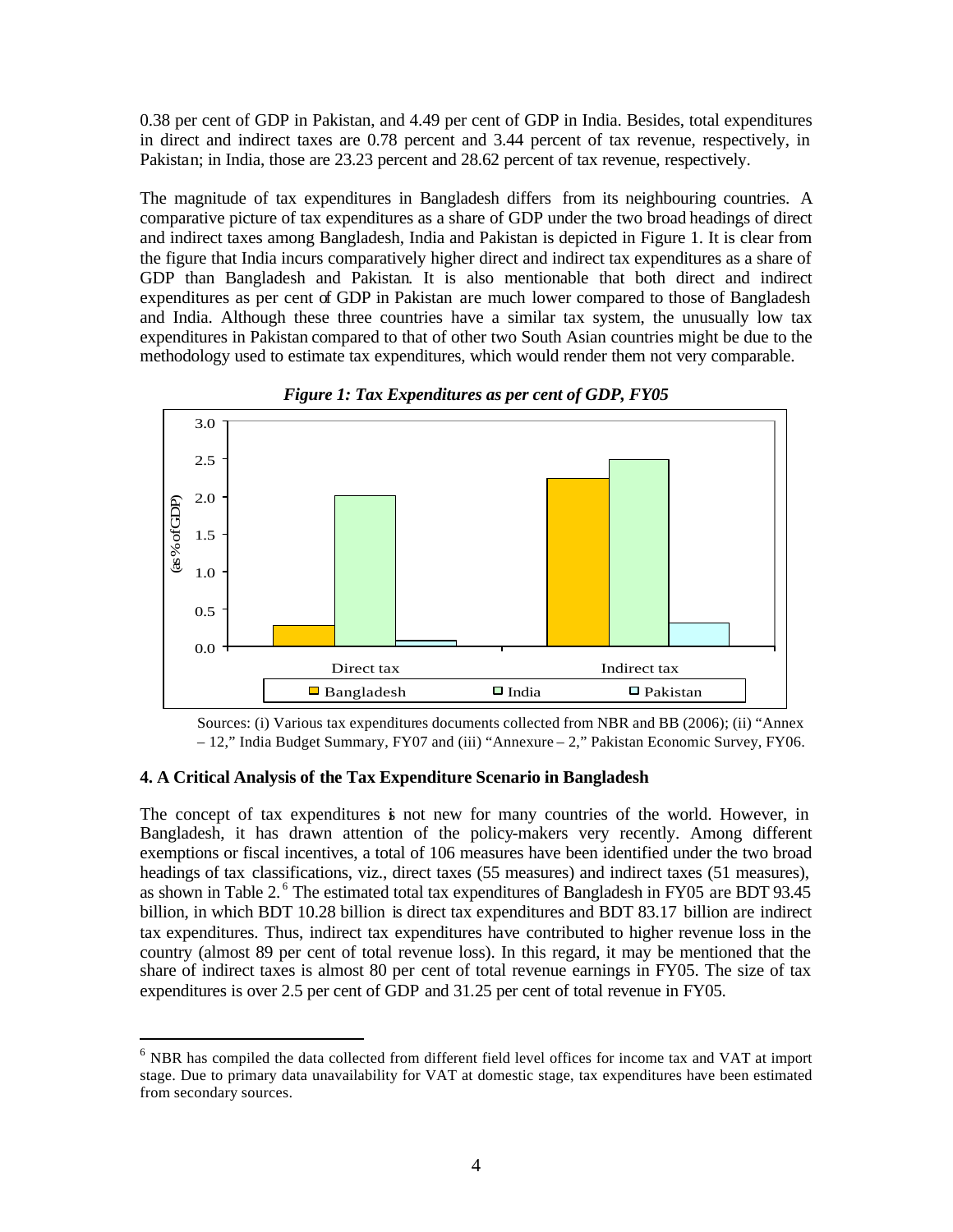|                           | . .<br>Number of | Revenue foregone         |                                        |             |  |
|---------------------------|------------------|--------------------------|----------------------------------------|-------------|--|
| Type of exemptions        | measures         | In billion<br><b>BDT</b> | In proportion of<br>total revenue loss | as % of GDP |  |
| Direct Taxes:             | 55               | 10.28                    | 0.11                                   | 0.28        |  |
| Tax holiday               |                  | 2.67                     | 0.26                                   | 0.07        |  |
| Exemptions and deductions | 15               | 2.79                     | 0.27                                   | 0.08        |  |
| Tax rate reductions       | 6                | 1.82                     | 0.18                                   | 0.05        |  |
| Deferrals                 |                  | 1.29                     | 0.13                                   | 0.04        |  |
| Tax credits               | 18               | 0.22                     | 0.02                                   | 0.01        |  |
| Others                    | 14               | 1.49                     | 0.15                                   | 0.04        |  |
| <i>Indirect Taxes:</i>    | 51               | 83.17                    | 0.89                                   | 2.24        |  |
| Exemptions and deductions | 51               | 83.17                    | 0.89                                   | 2.25        |  |
| Total                     | 106              | 93.45                    | 1.00                                   | 2.52        |  |

*Table 2: Tax Expenditures by Type of Exemptions/Fiscal Incentives, FY05*

Source: Various tax expenditure documents collected from NBR and BB (2006).

The estimated tax expenditures in the direct tax category in FY05 account for 0.28 per cent of GDP and 3.44 per cent of total revenue collection in the country. Most of the measures in direct taxes are in the form of tax credits (18 measures), followed by exemptions and deductions (15 measures) and other categories (14 measures). However, in respect of tax expenditures, the highest expenditures are estimated in the 'exemptions and deductions' category, followed by tax holiday and tax rate reductions. Among the categories of taxes, tax expenditures in the corporate income tax category contribute more than 80 per cent of direct tax expenditures in FY05, which is about 0.22 per cent of GDP and 2.69 per cent of total revenue.

| Categories of taxes       | In billion | <i>Proportion of</i> | As % of total | As % of    |
|---------------------------|------------|----------------------|---------------|------------|
|                           | Tk.        | total revenue loss   | total revenue | <b>GDP</b> |
| <b>Direct Taxes</b>       | 10.28      | 0.11                 | 3.44          | 0.28       |
| Corporate Income Tax      | 8.26       | 0.09                 | 2.76          | 0.22       |
| Personal Income Tax       | 2.02       | 0.02                 | 0.68          | 0.05       |
| <b>Indirect Taxes</b>     | 83.17      | 0.89                 | 27.81         | 2.24       |
| Customs Duty              | 3.65       | 0.04                 | 1.22.         | 0.10       |
| Value Added Tax (VAT)     | 76.87      | 0.82                 | 25.70         | 2.07       |
| VAT: Import Stage         | 17.89      | 0.19                 | 5.98          | 0.48       |
| VAT: Domestic Stage       | 58.97      | 0.63                 | 19.72         | 1.59       |
| <b>Supplementary Duty</b> | 2.65       | 0.03                 | 0.89          | 0.07       |
| Total                     | 93.45      | 1.00                 | 31.25         | 2.52       |

*Table 3: Tax Expenditures by Main Categories of Taxes, FY05*

Source: Various tax expenditure documents collected from NBR and BB (2006).

In the indirect tax category, the estimated tax expenditures are 2.24 per cent of GDP and 27.81 per cent of total revenue received in FY05, as shown in Table 3. All measures in indirect taxes are in the form of exemptions and deductions. Among the categories of indirect taxes, highest tax expenditures are estimated in VAT at the domestic stage (accounting for about 1.6 per cent of GDP and more than 60 per cent of total revenue loss), followed by VAT at the import stage (about 0.5 per cent of GDP) and customs duty (about 0.1 per cent of GDP).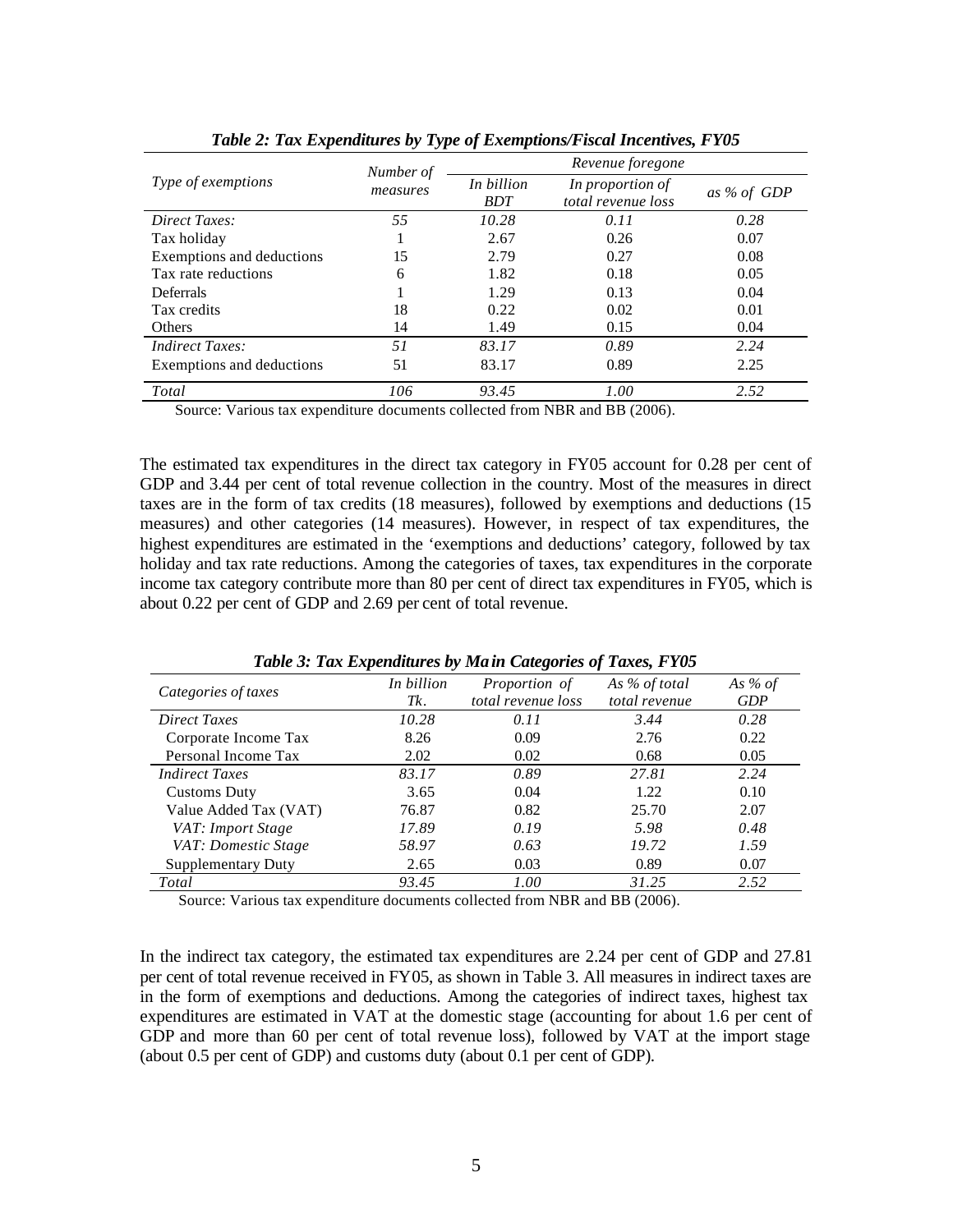| Categories of taxes  | Tax Revenue      | Tax expenditures | Tax expenditures as % of |
|----------------------|------------------|------------------|--------------------------|
|                      | (in billion BDT) | (in billion BDT) | tax revenue              |
| Personal Income Tax  | 27.33            | 8.26             | 30.22                    |
| Corporate Income Tax | 28.44            | 2.02             | 7.10                     |
| <b>Customs Duty</b>  | 79.10            | 3.65             | 4.61                     |
| VAT (Import Stage)   | 53.47            | 17.89            | 33.47                    |
| VAT (Domestic Stage) | 51.11            | 58.97            | 115.38                   |
| Supplementary Duty   | 18.36            | 2.65             | 14.43                    |

*Table 4: Category - wise Tax Revenue-Tax Expenditures Relation, FY05*

Source: Various tax expenditure documents collected from NBR and BB (2006).

An analysis of category-wise relation between tax revenue and tax expenditures suggests that tax expenditures in the category of VAT at the domestic stage is 115.4 per cent of the tax revenue received in that category in FY05, as shown in Table 4. The large amount of tax expenditures relative to tax revenue might be due to the widespread leakage as well as narrow tax base in VAT at the domestic stage.<sup>7</sup> This indicates that a significant amount of revenue generation is possible at the domestic stage of VAT as tax expenditures in that category is higher than tax revenue received in the same category. In addition, greater revenue mobilization through reducing tax expenditure measures is possible from personal income tax and VAT at the import stage as considerable amounts of tax expenditures compared to revenue earnings are estimated from both these categories of taxes.

A critical review of the direct tax expenditure measures suggests that income from a few welfare organizations operating with profit-driven motive can be considered for taxation. Exemptions on salaries of foreign technicians require a careful review and should be specifically defined since a large number of foreign technicians are now working in Bangladesh and many companies often fraudulently use this measure. Exemptions of income from poultry, fisheries, livestock, horticulture, etc. require further consideration as there has been widespread misuse of this provision. There are certain investments under special tax treatment where no question can be raised as to the sources of these investments if the taxpayer pays tax at a specified rate and tax is also exempted if the investment is made in specified industries within specified time-period. It seems that these provisions do not serve any socio-economic goal; rather they violate the principle of equity and encourage corruption-related activities. Such provisions need to be reconsidered in order to mobilize revenue and to bring transparency in the tax system.

Recently, there has been a debate both in the national and international bodies regarding tax holiday whether this facility should be abolished. Tax holiday facility in the corporate sector is given to promote investment in specific sectors or areas and to attract foreign direct investment (FDI). It has been observed that tax holiday facility has been misused widely and the opportunity cost of the incentive has been high compared to the objective for which it has been introduced. It is also argued that it violates the principle of equity and free flow of resources among alternative uses. Thus the tax holiday facility may be withdrawn as suggested by the Revenue Reform Commission (MoF, 2003) and replaced by either the existing accelerated depreciation allowances or a reduced tax rate with a lower rate in earlier years and gradual increase in the later.<sup>8</sup>

Most of the tax expenditures come from indirect taxes (89 per cent of total revenue loss); VAT alone accounted for 82 per cent of total revenue loss of the country in FY05. Thus, it is necessary

 $\overline{a}$ 

 $7$  The stylized facts or characteristics of Bangladesh tax structure have been identified and analysed in Ahsan (1995) and McCarten (2005).

<sup>&</sup>lt;sup>8</sup> Some of the observations are also reflected in MoF (2003), Bangladesh Civil Service (Taxation) Association (2003) and IMF (2005).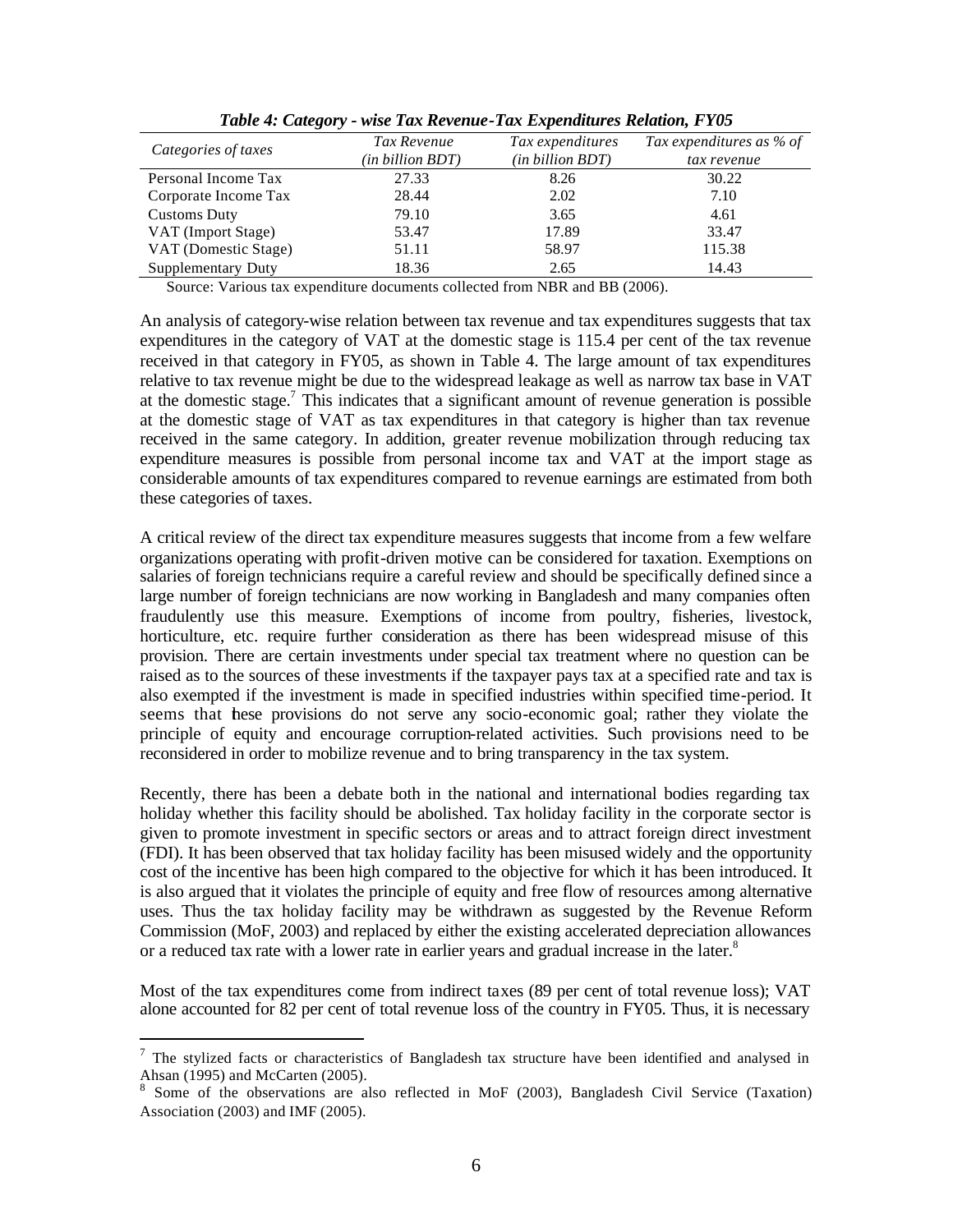to re-consider tax expenditure measures in the indirect taxes, particularly, in VAT, to formulate an effective tax system. Exemption areas in VAT are not very wide under the existing VAT Act. Yet, tax expenditures in Bangladesh are the highest in VAT in terms of both absolute revenue loss and percentage of revenue earnings. One reason behind this is that the scope of VAT is wider compared to other types of taxes. Yet, a review of the exemptions in VAT is necessary in order to find out areas where the exemptions may be minimized and thus to expand VAT net. Some of the exemptions in the VAT Act can be revised such as educational and training institutes running on commercial basis, renters on commercial basis of building and place, income of brokers including stock and securities, etc.

It has been estimated by NBR that in Bangladesh, tax expenditures are the highest for agriculture, fisheries and forestry sectors, followed by public services and labor and employment affairs (about 15 per cent, 12 per cent and 5 per cent of total direct tax expenditures, respectively). Thus, there is the possibility of mobilising revenue from these sectors through reducing the expenditure measures. It is also necessary to review the tax expenditure measures in the category of business taxes as revenue loss due to different measures in this category is estimated at about 58 per cent of total direct tax expenditures.

In addition to withdrawing different measures, new measures may also be introduced. For example, voluntary contributions to non-profit educational institutions and hospitals, charitable or religious organizations benefiting the public may be considered for some kinds of incentives in order to promote private charity. It may be mentioned that, in India, these types of donations by the corporate sector enjoy exemption amounting to 50 per cent.

Furthermore, developed country experiences suggest that tax credit generates greater revenue as compared to tax exemptions or allowances. Thus, tax credit can be considered as an alternative measure for tax exemptions or allowances in a few cases in order to mobilize greater revenues.

## **5. Concluding Remarks**

This note analyses the concept and magnitude of tax expenditures and critically examines existing tax expenditure measures in Bangladesh. This paper also analyses the magnitude of tax expenditures in India and Pakistan to get a comparative picture among neighbouring countries. Total tax expenditures are about 31.3 per cent of revenue earnings and 2.5 per cent of GDP in Bangladesh for FY05. Major portion of the tax expenditures comes from indirect taxes, particularly VAT at domestic stage. In contrast, tax expenditures are about 4.5 per cent and 0.4 per cent of GDP for FY05 in India and Pakistan, respectively.

For a developing country like Bangladesh, domestic resource mobilization in the face of targeted socio-economic objectives is important in formulating an effective tax policy. It is also required to create an efficient tax system, which includes appropriate tax expenditure measures that serve social objectives as well as being economically feasible. Therefore, a critical review of the existing tax expenditure measures in Bangladesh is necessary in order to oversee a balance between these two goals. Our analysis has identified some avenues for possible expansion of tax base through restructuring the existing tax expenditure measures, especially in the categories of income tax and VAT. Along with restructuring the measures, the tax administration requires a comprehensive organizational reinvention that is capable of meeting the revenue needs of Bangladesh (McCarten, 2005). It is also important to set a definition and to develop a methodology for measuring the 'tax expenditures' in the context of Bangladesh.